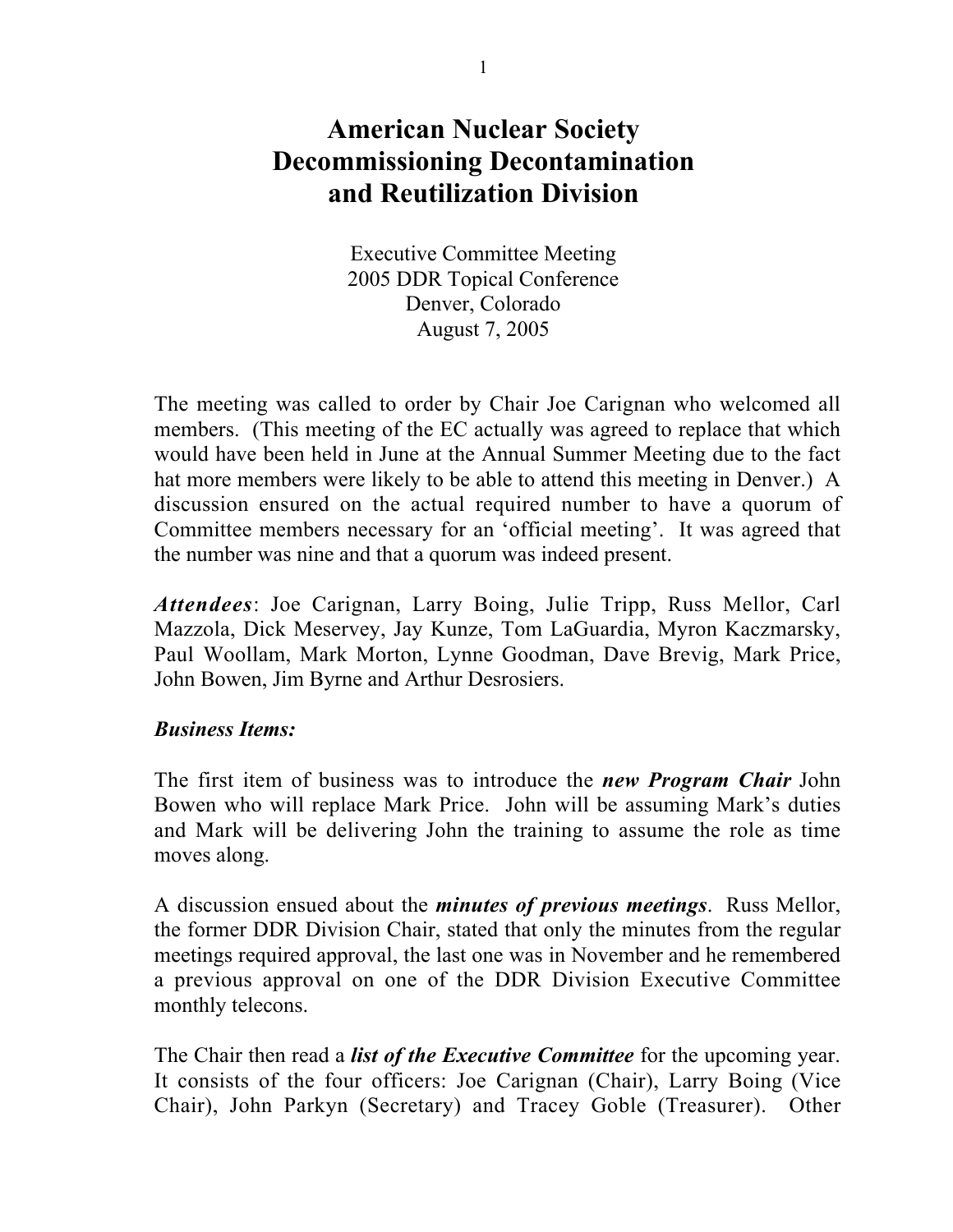Executive Committee members are: John Bowen, Dave Brevig, Noah Featherstone, Myron Kaczmarsky, Jay Kunze, Tom LaGuardia, Dick Meservey, Gerald Motl, Mark Price, Glen Rae, Julia Tripp and Paul Woollam. (It was noted that Gerry Motl is no longer active in the industry and should have his slot replaced by another former candidate from the last election.)

Russ Mellor attended the *ANS President's meeting* back in June in San Diego at the Annual Summer Meeting and gave a report. Each Division had reported in as well as Jon Stouky on the Executive Conference Committee.

Russ Mellor and Carl Mazzola reported on the *Professional Division Committee (PDC) workshop* and committee meeting. The standard by-laws are ready to go and approved by ANS. Each Division may add rules in addition to the by-laws as they determine the need. The by-laws relate to the Division's external relationships within the Society. The scholarships and endowments were also discussed at the PDC and it was a consensus that Divisions should not be penalized in their metrics. The Division has endowments allowing the payment of a \$2000 per year to the scholarship fund. The DDR Division will be presenting its Status Update to the ANS Board along with five other Divisions in November. We will need to cover the last eighteen months.

Metric measures were distributed to attendees for the DDR Division. This has lead to a general improvement in division management across all of the ANS divisions. Overall ANS membership trends are down. A few additional individual items were discussed. One of the metrics - Professional Development - was discussed. From the over 250 attendees at this topical, only three persons were interested in the proposed Professional Development activity which had been attempted to be held on Sunday. However, we are "green" in nearly all of the other areas. Discussion on new divisions and working groups being vetoed by more then two divisions ensued.

Actions items from the 2004 Winter Meeting in Washington, DC have or will be covered in this agenda.

*Five Year Plan.* Joe will allow for one more round of comments, and then is ready for finalizing and implementation of the plan. Some general discussion on the substance and process were covered. One particular interest is new reactor design to facilitate decommissioning at lower costs.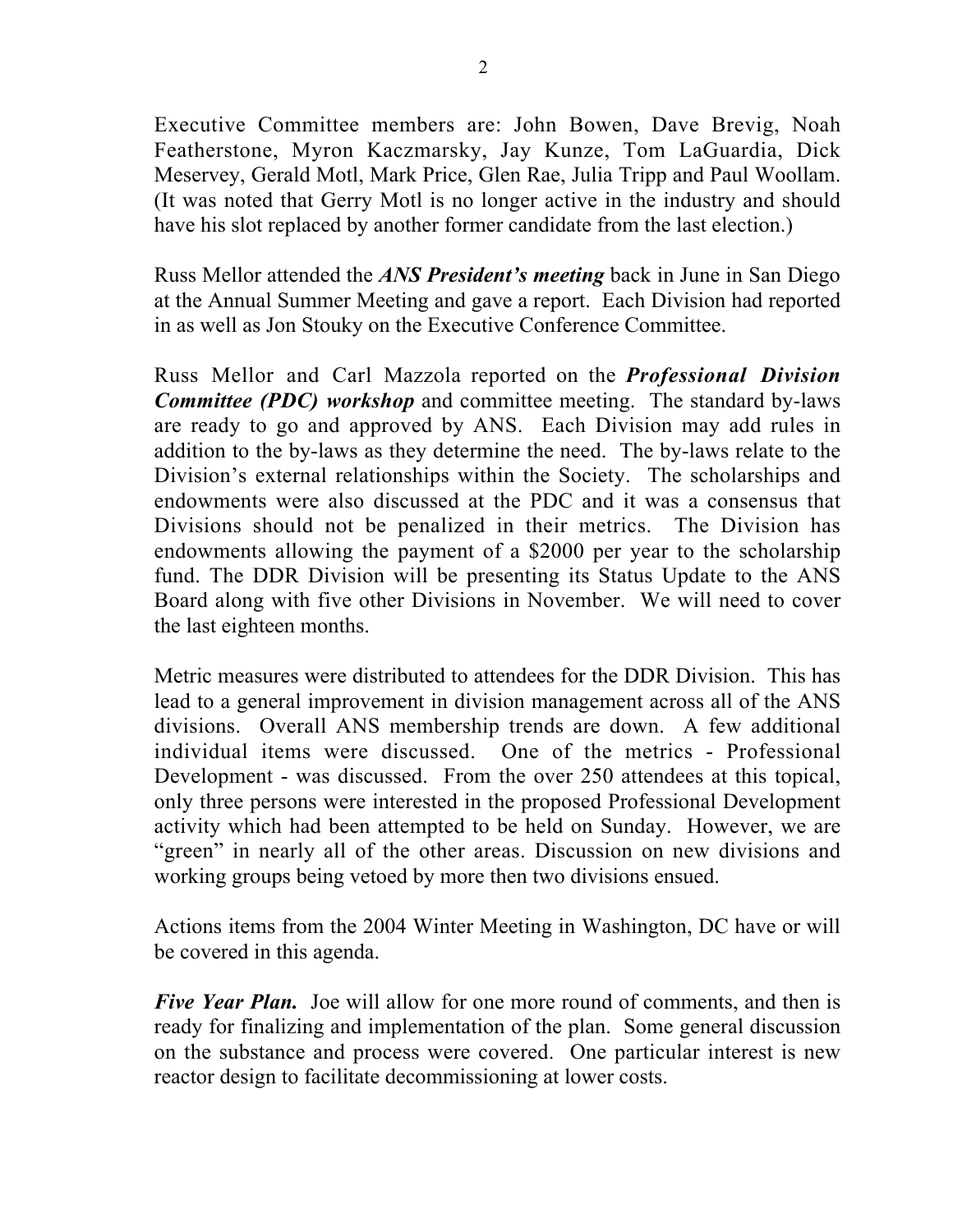### *Vice Chair's Report*

A new *DDR Members survey* will be conducted as in 2003 when the last one was done. We need to provide the questions and the survey will be sent to members at no cost to the division. Discussion centered on follow-up and ways to enhance membership using this method of contact.

Our initial year for the *DDR Division Awards* produced 3 Lifetime Achievement Award nominees and 4 Award of Excellence nominees. The initial presentations to the winners will made at this meeting. Winners selected from the nominees by the Awards subcommittee were:

- Two winners of the Award of Excellence Fluor-Hanford for the Hanford 233-S Decommissioning Project and BNG Americas for the Three-Building ETTP Decommissioning Project.
- Lifetime Achievement Award Jon Stouky was the winner for this award.

A motion was made and voted on allowing DDR Executive Committee members to be considered for selection for the Lifetime Achievement award. (This was a change from the original criteria.) A majority voted Yes. Some minor tweaking of the award criteria and procedures will be finalized by a special Awards sub-committee. The Special Awards Criteria Sub-committee members are: Joe Carignan, Larry Boing, and the Past Chair plus Lynne Goodman & Glen Rae volunteered for the resolution of the award criteria.

It was clarified that to be eligible, work must be ten years in the DD&R area and have been a ANS member throughout. A target for criteria clarification was set for October. The RadWaste Solutions magazine has agreed to publicize award winners in an upcoming issue.

The semi-annual DDR Newsletter was last issued in May. Copies will be posted at events to try to gain additional division members. A total of 70 attendees at this Denver topical meeting are not members of the DD&R division.

### *Treasurer's Reports*

Not present – no formal report made. The projected revenue from the Denver Topical Conference for the DDR Division was estimated to be about \$7500.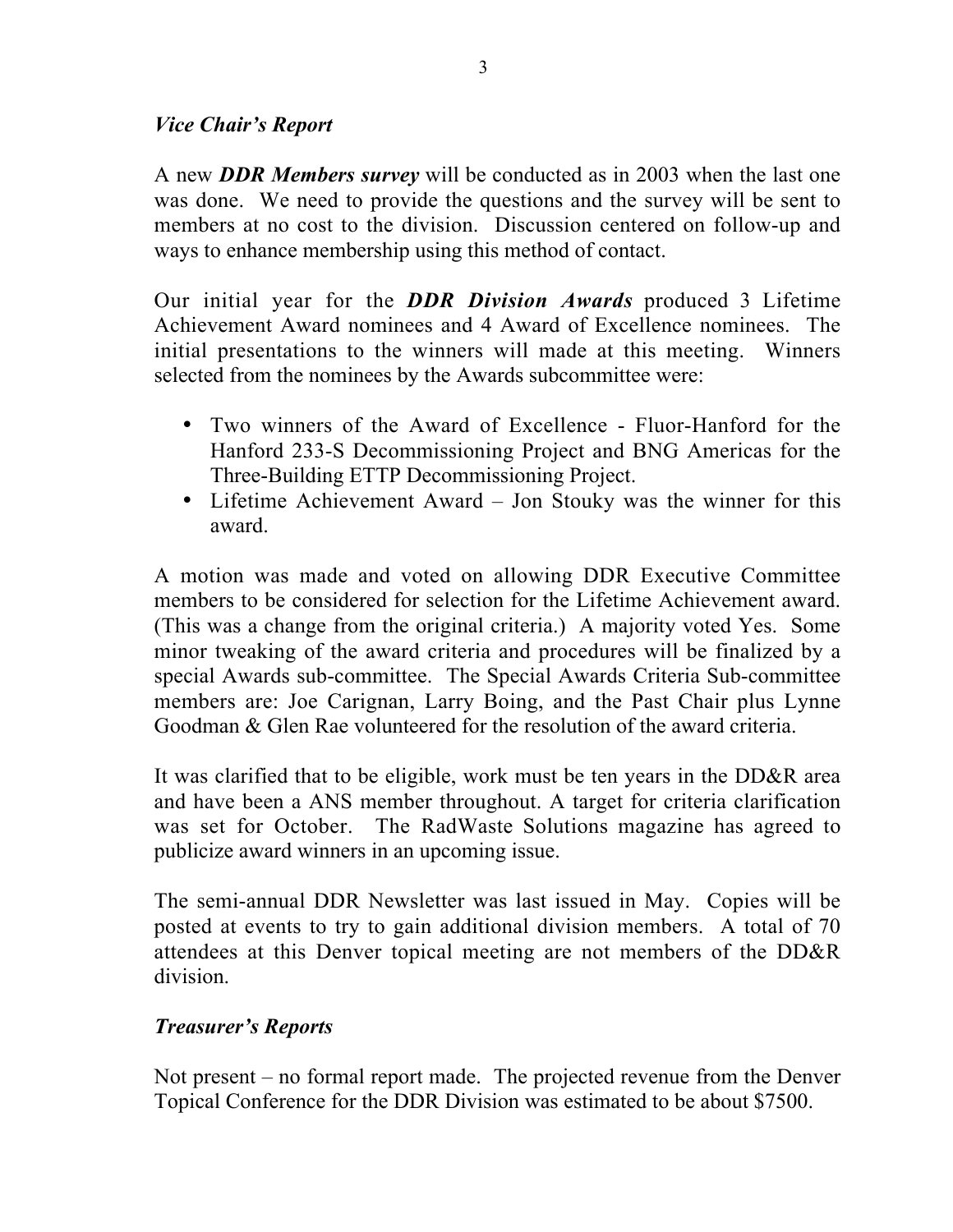#### *Committee Reports*

#### • *Program Committee*

Mark Price introduced the new Program Chair - John Bowen. Mark Price also explained the new configuration for the DDR Program Committee. Persons will be solicited from and selected from various technical topical areas. DD&R is still looking for panelists for the Winter meeting. Russ Mellor is evaluating having another DDR topical in 2007. He wants input.

Mark was commended for his two years of work as Program Committee Chair. The agreement with the Fuel Cycle and Management division was discussed. No 2006 Spectrum meeting is planned, future meetings may not occur. The sharing of funds between FC&WM Div and DDR Div from future topical meetings to be renegotiated. The future of the agreement was discussed.

#### • *Nominating Committee*

Russ Mellor is the new Chair of the nominating committee. He is looking for up to five members. Myron Kaczmarsky, Tom La Guardia, Richard Meservey, Glen Rae volunteered to assist Russ.

#### • *Membership Committee*

Vice-Chair Larry Boing addressed the topic of membership. The DDR Division is down 104 members since last year. We are  $11<sup>th</sup>$  of the 18 ANS divisions in new members having obtained 99 over the last year. A handout was provided of the geographical and industry source of existing members. Possible target populations for new members were discussed. International area is an area for potential growth and will be pursued. The US market for decommissioning is decreasing somewhat. Commercial nuclear plants are winding down their efforts and NEI is no longer interested in decommissioning. DOE contractors are not funding attendance at meetings. The focus in places like Idaho is to just get the work done. It was suggested that we contact the DOE contractor management to see if we can get support. An Action Item was accepted by Larry to put together a marketing package to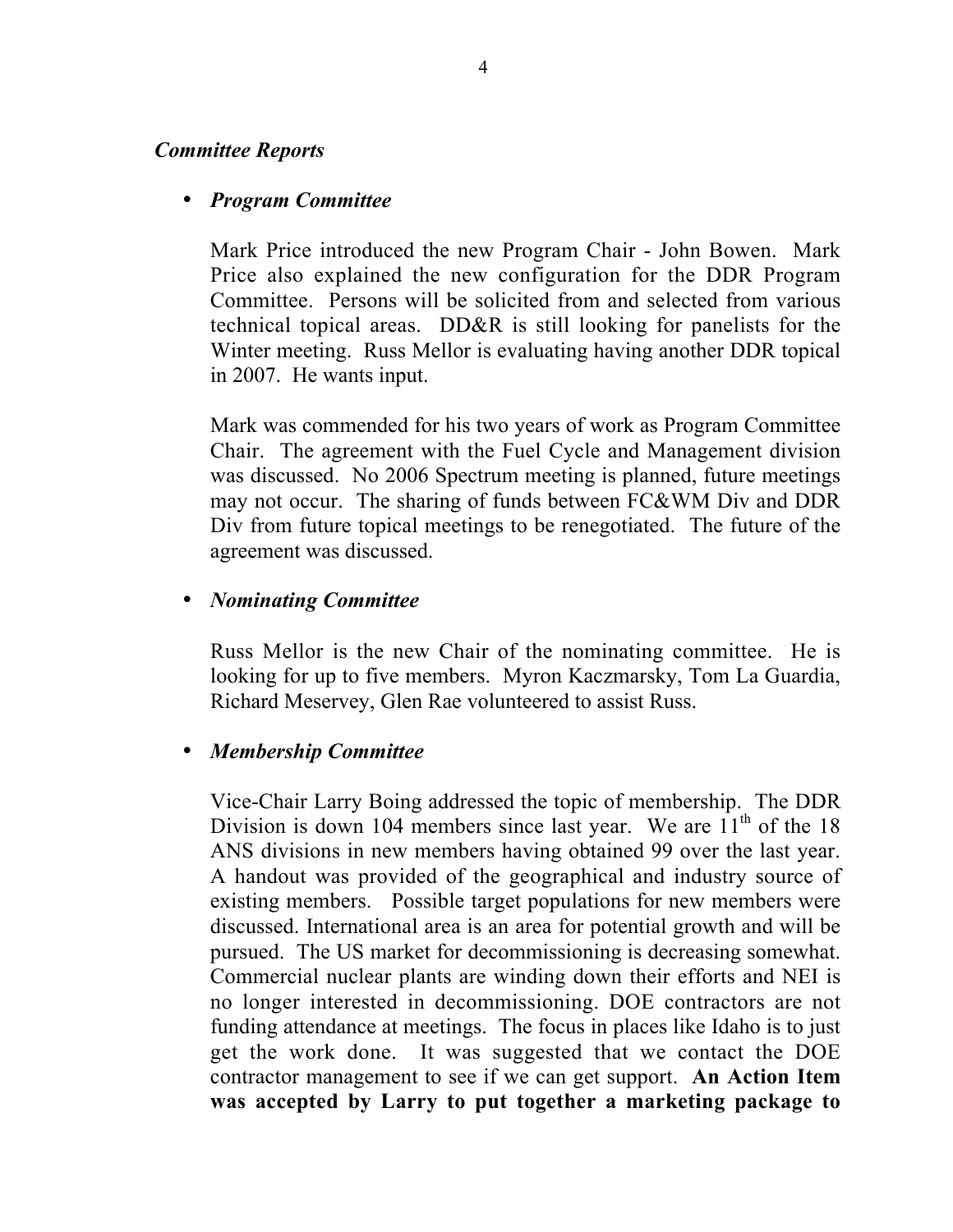# DDR operating contractors and sub-contractors on what DDR is about and solicit wider participation.

• *Public Policy*

Lynn Goodman reported on having received final approval of the 'Low Level Waste Public Policy' paper. A review of the other two policies of the Division is being initiated, it is an area of change. Lynn will review these - this is an action item.

• *Scholarship*

 Jay Kunze reported on the activities of the Scholarship Committee. The DDR scholarship winning student could not attend the San Diego meeting, but will try to coordinate their attending the November meeting.

• *Newsletter*

No report.

• *Honors & Awards*

Carl Mazzola reported on an award to be left out of the minutes. A Best Paper of the Day award is being presented each day in Denver. A two person committee of Carl Mazzola and Russ Mellor will accomplish this using the evaluation forms collected from the audience.

• *Finance*

The Treasurer will be assigned to formulate a Budget to present to the DDR Executive Committee for consideration. No report at this point.

• *Standards*

No report. Carl Mazzola indicated that he is looking for someone to assist with a low-level radioactive waste standard.

• *DDR Website*